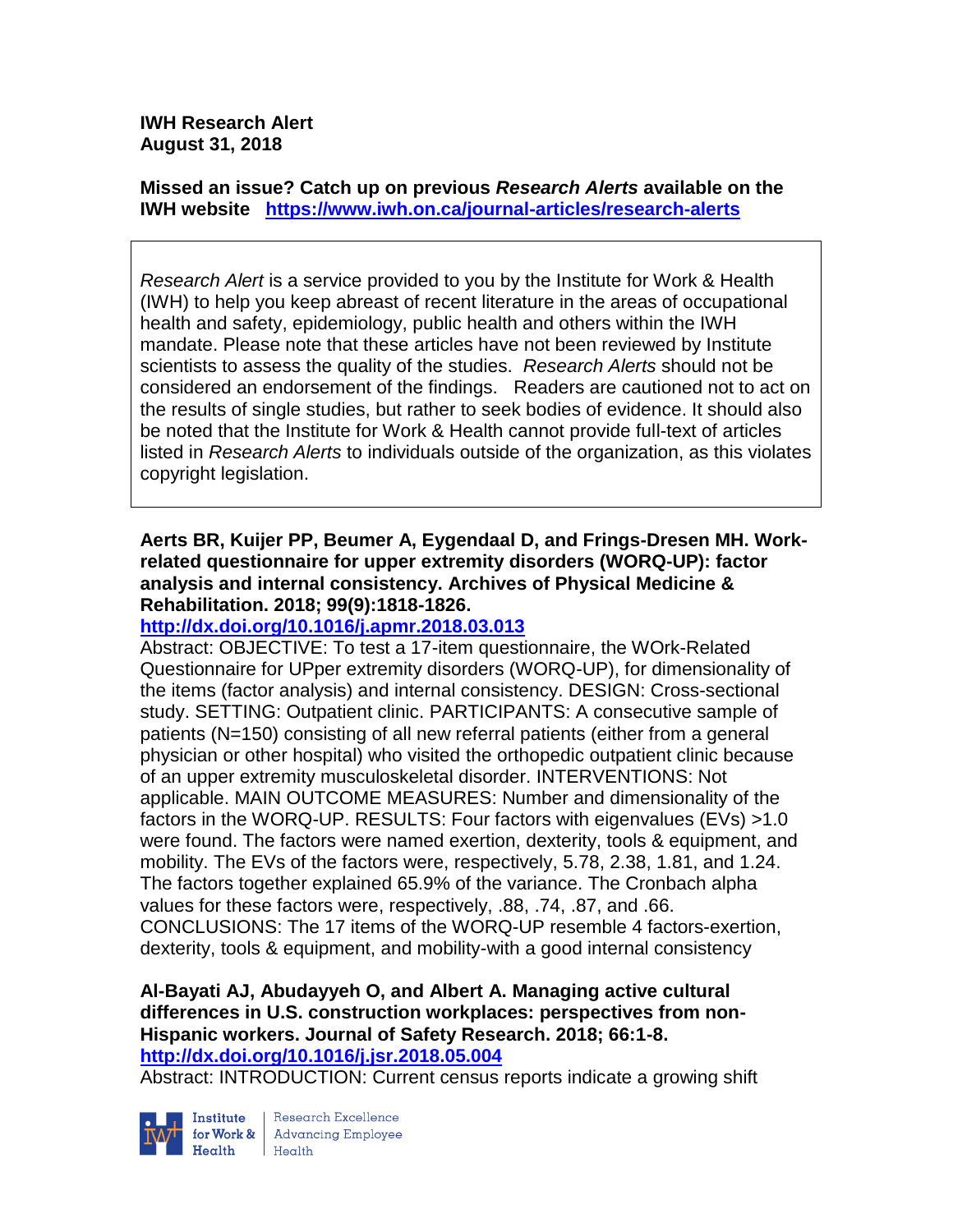toward workforce diversity in the U.S. construction industry, which is largely the result of increasing participation from the Hispanic community. The data also suggest that the Hispanic workforce suffers a higher rate of fatal injuries compared to their non-Hispanic counterparts. Therefore, there is a dire need to develop and utilize new management tools and strategies to accommodate the differences in language and culture of this incoming labor force. METHOD: The absence of these tools and strategies poses several challenges including cost overrun, schedule delay, and more importantly, higher workplace injury rates. This study aims to provide a better understanding of the contribution of cultural diversity as a factor that may influence the overall site safety. RESULTS: As a result, this study provides further evidence that indicate that the current findings regarding the influence of active cultural differences are reliable, valid, and needs attention. Furthermore, the study provides sub-analysis results of cultural values among Hispanic workers, which suggest that workers from Mexico are less likely to speak up on safety issues when compared to other Hispanic workers. Therefore, this study has both practical and theoretical implications for managing workforce diversity and related safety performance in the U.S. construction industry. The results of the study can be used by employers and managers to adopt responsive strategies and tools to reduce the likelihood of fatal and nonfatal injuries among Hispanic workers

### **Bell N, Evans G, Beswick A, and Moore A. Summary of the evidence on the effectiveness of mental health first aid (MHFA) training in the workplace. Report No. RR1135. 2018. Buxton, Derbyshire, UK: Health and Safety Executive (HSE).**

<http://www.hse.gov.uk/research/rrhtm/rr1135.htm>

**Bouwhuis S, de Wind A, De Kruif A, Geuskens GA, van der Beek AJ, Bongers PM, and Boot CRL. Experiences with multiple job holding: a qualitative study among Dutch older workers. BMC Public Health. 2018; 18(1):1054.**

#### **<http://dx.doi.org/10.1186/s12889-018-5841-7>[open access]**

Abstract: BACKGROUND: Multiple job holding (MJH) is a common and growing phenomenon in many countries. Little is known about experiences with MJH among older workers. The objective of the present study is to gain insight in experiences with MJH among Dutch workers aged 45 years and older. METHODS: Multiple job holders were selected from the Study on Transitions in Employment, Ability, and Motivation (STREAM), a Dutch cohort study among persons aged 45 years and older. Purposive sampling was applied to assure heterogeneity regarding gender, educational level, health, financial situation, willingness to continue MJH, and type of MJH (only jobs as employee or also being self-employed). Interviews were conducted until data saturation occurred. Fifteen multiple job holders participated in this study (eight men, seven women). Interviews were digitally recorded, transcribed verbatim and analyzed, along with field notes, using thematic content analysis. The data were openly coded, after



Research Excellence for Work & | Advancing Employee Health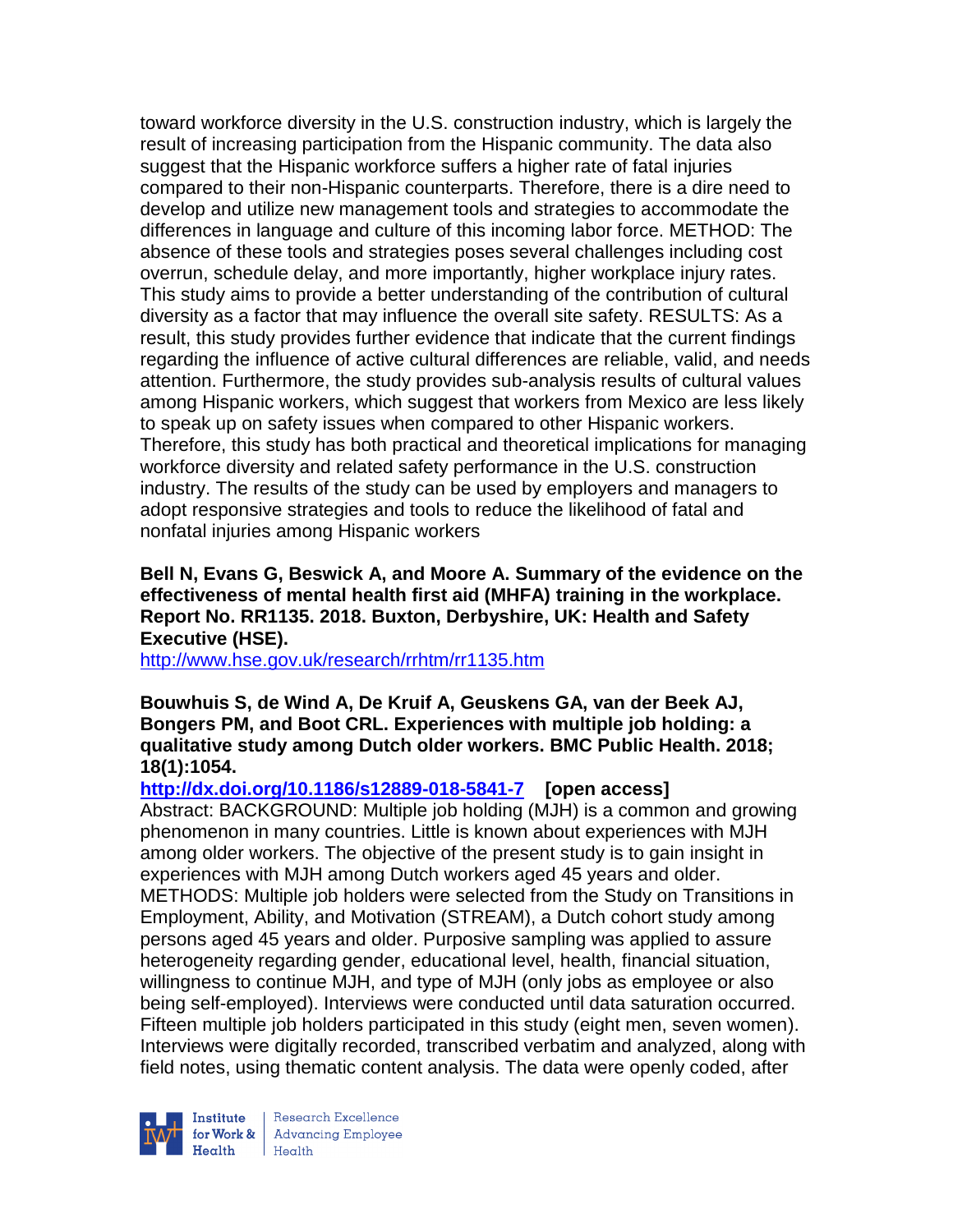which codes were aggregated into themes, which formed a thematic map. In each phase of the analysis at least two researchers were involved to increase reliability. RESULTS: Experiences with MJH varied from positive to negative. They were influenced by characteristics of individual jobs, e.g. social support at work, as well as characteristics of the combination of jobs, e.g. positive spill-over effects, and conflicts between work schedules. The personal context of multiple job holders, e.g. their age, or reason for MJH, affected how work characteristics influenced experiences. Negative experiences with one job often coincided with negative experience in the other job(s), and problems in the personal context. Some multiple job holders were able to make changes to their situation when desired. For some, this was not possible, which augmented their negative experience. CONCLUSIONS: This study adds to existing knowledge that experiences with MJH are not only influenced by work characteristics but also by the personal context of multiple job holders, and that some workers are able to change their situation when desired, while others are not. Future research should study how different combinations of work and personal characteristics influence sustainable employability of multiple job holders. Policies facilitating life-long learning could increase opportunities to change the MJH situation when desired

## **Charles LE, Ma CC, Burchfiel CM, and Dong RG. Vibration and ergonomic exposures associated with musculoskeletal disorders of the shoulder and neck. Safety and Health at Work. 2018; 9(2):125-132.**

**<http://dx.doi.org/10.1016/j.shaw.2017.10.003>[open access]** Abstract: Background: According to the US Bureau of Labor Statistics, musculoskeletal disorders (MSDs) accounted for 32% of all nonfatal injury and illness cases in 2014 among full-time workers. Our objective was to review and summarize the evidence linking occupational exposures to vibration and awkward posture with MSDs of the shoulder and neck. Methods: A literature search was conducted using the terms musculoskeletal disorders, vibration, and awkward posture. All types of observational epidemiologic studies, with the exception of case reports, published during 1998-2015 were included. Databases searched were MEDLINE (Ovid), Embase (Ovid), Scopus, Ergonomic Abstracts, NIOSHTIC-2, and Health and Safety Science Abstracts. Results: Occupational exposures to whole-body or hand-arm vibration were significantly associated with or resulted in MSDs of the shoulder and neck. Awkward postures while working were also associated with MSDs in these locations. These findings were consistent across study designs, populations, and countries. Conclusion: Occupational exposure to vibration and awkward posture are associated with shoulder and neck MSDs. Longitudinal studies are required to elucidate the mechanisms responsible for these associations, and intervention studies are warranted

**Duru P, Ocaktan ME, Celen U, and Orsal O. The effect of workplace bullying perception on psychological symptoms: a structural equation approach. Safety and Health at Work. 2018; 9(2):210-215.** 



Research Excellence Institute<br>
for Work &<br>
Advancing Employee<br>
Health<br>
Health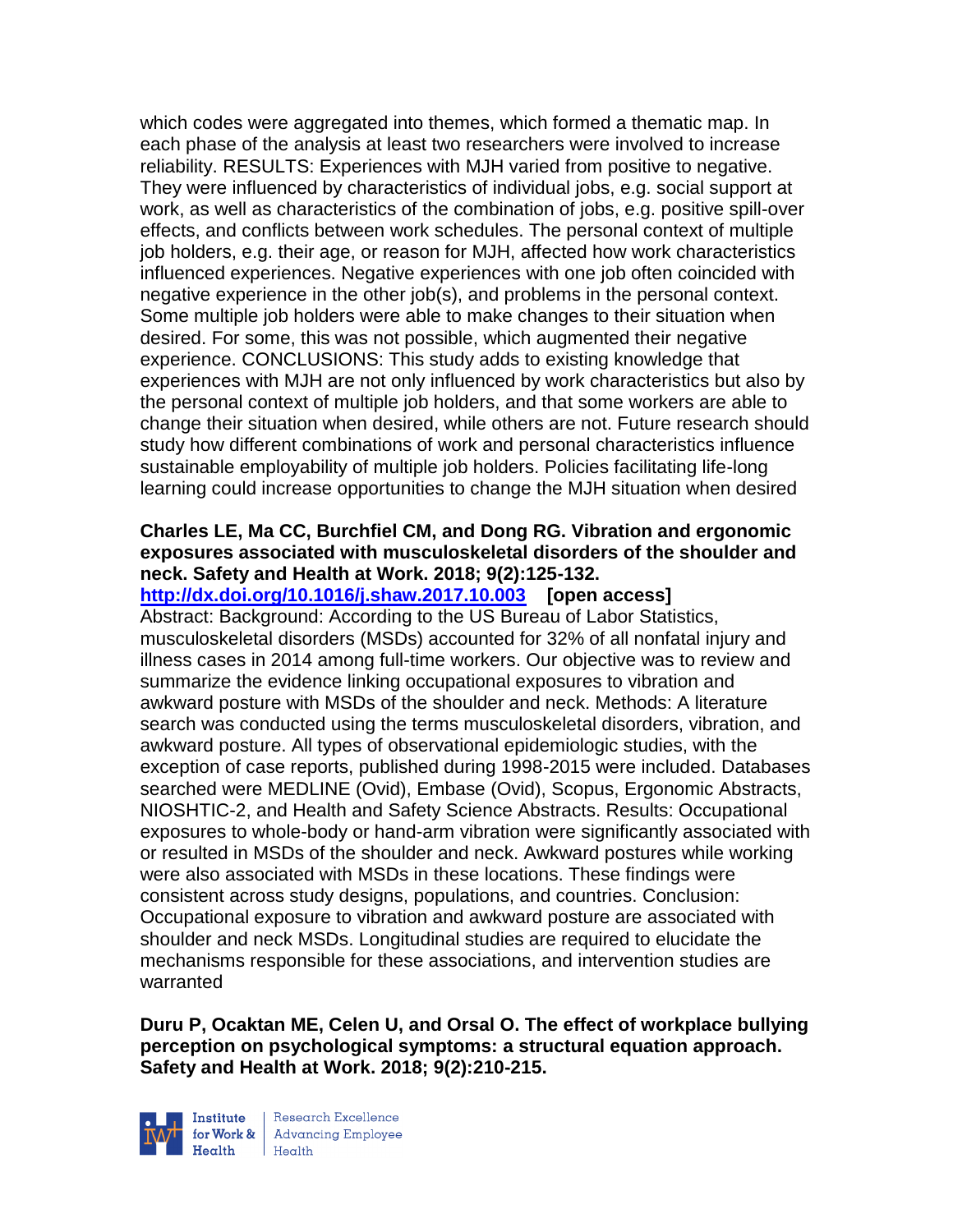# **<http://dx.doi.org/10.1016/j.shaw.2017.06.010>[open access]**

Abstract: Background: The aims of this study were to determine the extent of workplace bullying perceptions among the employees of a Faculty of Medicine, evaluating the variables considered to be associated, and determining the effect of workplace bullying perceptions on their psychological symptoms evaluated by the Brief Symptom Inventory (BSI). Methods: This cross-sectional study was performed involving 355 (88.75%) employees. Results: Levels of perceived workplace bullying were found to increase with the increasing scores for BSI and BSI sub-dimensions of anxiety, depression, negative self, somatization, and hostility (all  $p < 0.001$ ). One point increase in the workplace bullying perception score was associated with a 0.47 point increase in psychological symptoms evaluated by BSI. Moreover, the workplace bullying perception scores were most strongly affected by the scores of anxiety, negative self, depression, hostility, and somatization (all p < 0.05). Conclusion: The present results revealed that young individuals, divorced individuals, faculty members, and individuals with a chronic disease had the greatest workplace bullying perceptions with our study population. Additionally, the BSI, anxiety, depression, negative self, somatization, and hostility scores of the individuals with high levels of workplace bullying perceptions were also high

### **Johnson S, Regnaux JP, Marck A, Berthelot G, Ungureanu J, and Toussaint JF. Understanding how outcomes are measured in workplace physical activity interventions: a scoping review. BMC Public Health. 2018; 18(1):1064.**

**<http://dx.doi.org/10.1186/s12889-018-5980-x>[open access]** Abstract: BACKGROUND: An inverse relationship exists between physical activity and many non-communicable diseases, such as obesity. Given the daily time spent, a logical domain to reach an adult population for intervention is within and around the workplace. Many government bodies, including the World Health Organization (WHO), include worksite health promotions (WHPs) targeted at increasing physical activity as a public health intervention. The aim of this scoping review was to determine what was measured (outcomes) and how they were measured (evaluation tools) during workplace physical activity interventions in order to identify gaps and implications for policies and practice. METHODS: A scoping review was executed in April 2017 via PubMed, SPORTDiscus, EBSCOhost and the Cochrane Library. This search included articles published between January 2008 to February 2017 in order to coincide with the WHO's Global Plan of Action on Worker's Health. Extracted information was arranged into data collection grids. Cross-analysis of measured outcomes with their corresponding evaluation tools was completed. A quality assessment based on study design was executed. RESULTS: Identification of 732 records was made and ultimately 20 studies and reviews that met criteria were selected. Researchers themed 9 primary measured outcomes. Studies utilized various forms of both objective and subjective evaluation methods. Three primary evaluation methods were categorized: biologic, electronic and declarative tools.



Research Excellence for Work & | Advancing Employee Health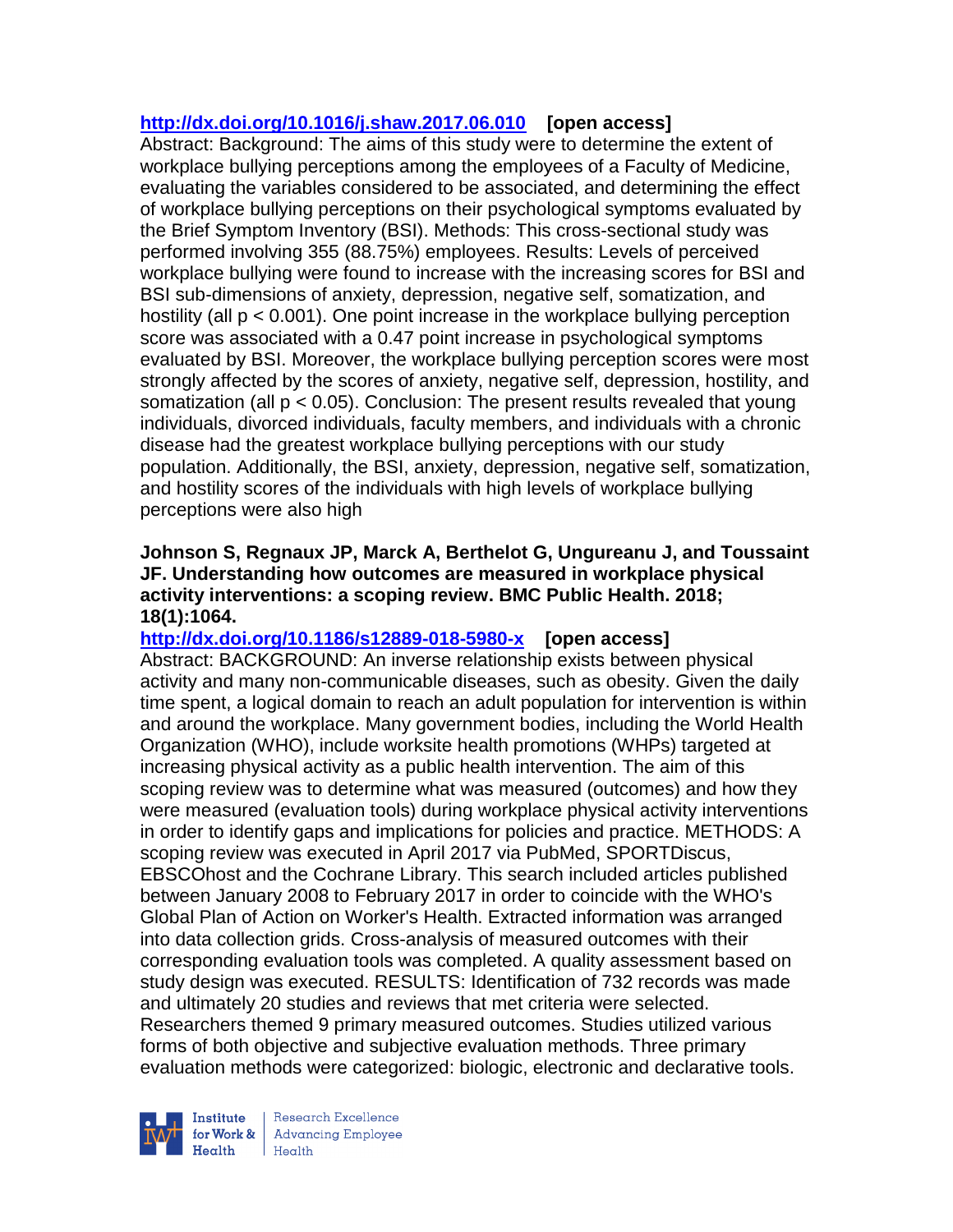The researchers discovered 92 unique tools: 27 objective and 65 subjective, within these parameters. CONCLUSION: Study quality, measurement tools and data collection were heterogeneous making analysis of effect comparisons problematic and unreliable. Much of the published research does not employ robust statistical analysis making effects difficult to ascertain. Considering the variety of both measured outcomes and evaluation tools, only educated inferences can be made as to the effectiveness and efficiency of WHPs. More standardized measurement practices are therefore suggested for assessment efficiency

**Kim WH and Nam JKN. Corporations may hire more people with disabilities through public employment support services: propensity score matching analysis. Rehabilitation Counseling Bulletin. 2018; [Epub ahead of print]. <http://dx.doi.org/10.1177/0034355218793980>**

**Kim KW, Lim HC, Park JH, Park SG, Park YJ, and Cho HH. Developing a basic scale for workers' psychological burden from the perspective of occupational safety and health. Safety and Health at Work. 2018; 9(2):224- 231.** 

**<http://dx.doi.org/10.1016/j.shaw.2018.02.004>[open access]**

Abstract: Background: Organizations are pursing complex and diverse aims to generate higher profits. Many workers experience high work intensity such as workload and work pressure in this organizational environment. Especially, psychological burden is a commonly used term in workplace of Republic of Korea. This study focused on defining the psychological burden from the perspective of occupational safety and health and tried to develop a scale for psychological burden. Methods: The 48 preliminary questionnaire items for psychological burden were prepared by a focus group interview with 16 workers through the Copenhagen Psychosocial Questionnaire II and Mindful Awareness Attention Scale. The preliminary items were surveyed with 572 workers, and exploratory factor analysis, confirmatory factor analysis, and correlation analysis were conducted for a new scale. Results: As a result of the exploratory factor analysis, five factors were extracted: organizational activity, human error, safety and health workload, work attitude, and negative self-management. These factors had significant correlations and reliability, and the stability of the model for validity was confirmed using confirmatory factor analysis. Conclusion: The developed scale for psychological burden can measure workers' psychological burden in relation to safety and health. Despite some limitations, this study has applicability in the workplace, given the relatively small-sized questionnaire

**Michel C, Guene V, Michon E, Roquelaure Y, and Petit A. Return to work after rehabilitation in chronic low back pain workers. Does the interprofessional collaboration work? Journal of Interprofessional Care. 2018; 32(4):521-524.** 

**<http://dx.doi.org/10.1080/13561820.2018.1450231>**



Institute Research Excellence<br> **Fractional Employee Health** Health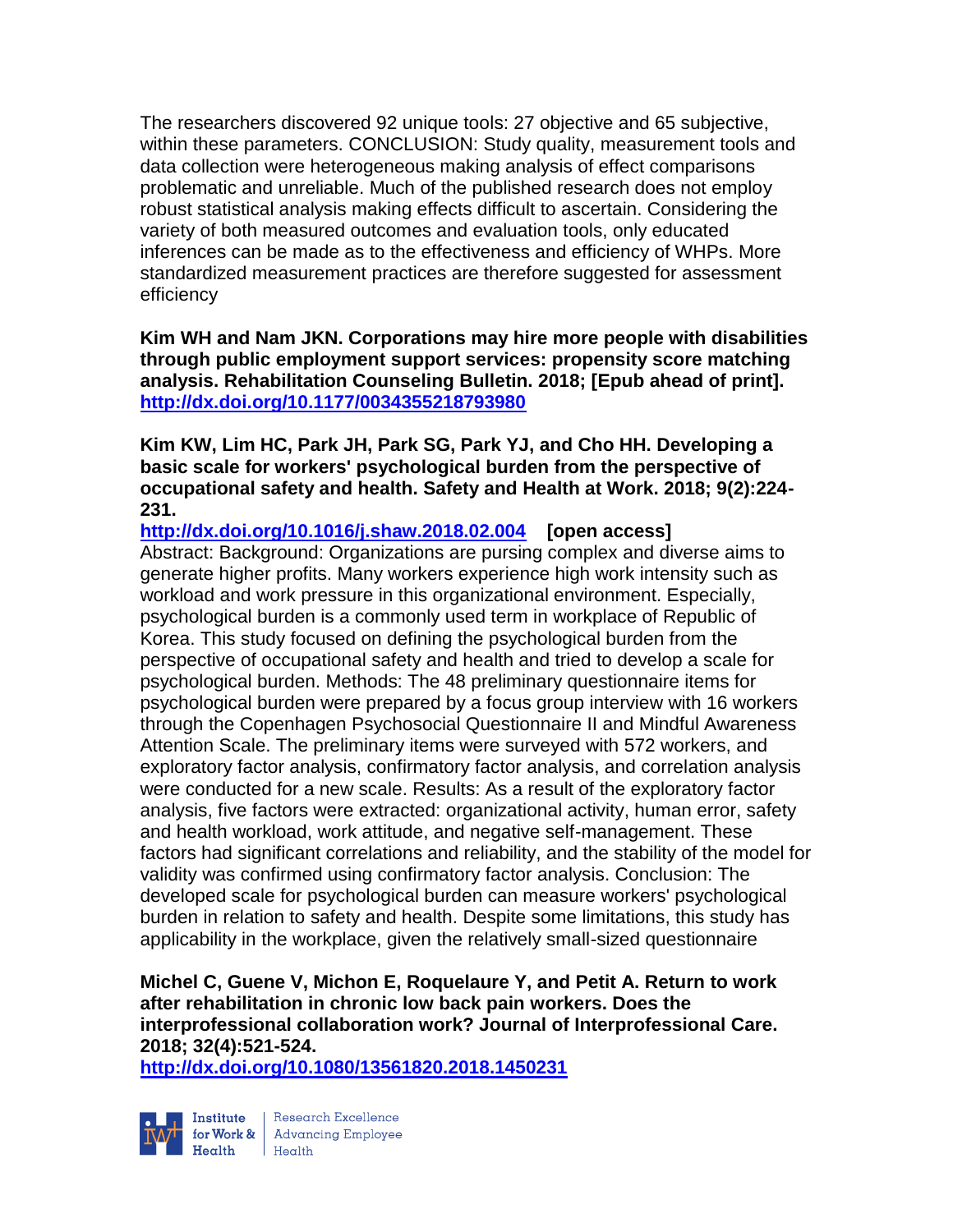Abstract: The objective of this study was to assess the workplace information collected and shared between professionals of the centers and occupational health professionals during functional restoration programs intended to chronic low back pain patients. A descriptive study carried out by a questionnaire sent to the French rehabilitation centers offering a functional restoration program. Data collection focused on the kinds of professionals involved in programs, professionals who approach work issues, work analysis, social and occupational information collected, existence of a specific work rehabilitation program, frequency of and methods for sharing information with occupational health professionals. Occupational information was mostly collected at inclusion during an individual interview by the rehabilitation physicians, social workers, and occupational therapists. Workplace environment was the most poorly discussed aspect. A minority of centers adapted their programs regarding these information. Information sharing with occupational physicians was mostly through the patient and was influenced by the presence of an ergonomist or of an occupational physician in the team. The study found poor interest about work environment and that the cooperation between practitioners in disability management remains limited. The various practitioners' cultures and interests may be a brake on cooperation and exchange of information

### **Middleton N, Andreou P, Karanikola M, Kouta C, Kolokotroni O, and Papastavrou E. Investigation into the metric properties of the workplace social capital questionnaire and its association with self-rated health and psychological distress amongst Greek-Cypriot registered nurses: crosssectional descriptive study. BMC Public Health. 2018; 18(1):1061. <http://dx.doi.org/10.1186/s12889-018-5959-7>[open access]**

Abstract: BACKGROUND: Social capital can been described as an individual or a collective attribute, with structural and cognitive components, and a bonding, bridging and linking typology. While extensively studied in the community, studies in occupational settings are sparse by comparison. Furthermore, there is no uniformity in its measurement. This study investigated the construct validity of a Workplace Social Capital questionnaire (WSC), originally developed in the Finnish Public Sector occupational cohort, in a different socio-cultural setting (Cyprus), language (Greek) and occupational group (Registered Nurses). It also explored its criterion concurrent validity according to observed association with self-rated health and psychological distress. METHODS: Participants were 10% of all registered nurses ( $N = 362$ ) who responded to the 8-item WSC scale during a nationwide educational programme. A unidimensional model was compared with the postulated two-factor (structural vs cognitive) and three-factor model (bonding, bridging, linking) in Confirmatory Factor Analyses. The association with self-rated health (0-100 Visual Analogue Scale) and mental distress (GHQ-12 >/= 4) was assessed in linear and logistic regression models. RESULTS: A bonding (Cronbach's  $a = 0.76$ ), bridging ( $a = 0.78$ ) and linking ( $a = 0.89$ ) structure explained 77.6% of the variance and was a better fit as indicated by goodness of fit indices. Elevated odds of mental distress and poorer self-rated health were



Research Excellence for Work & | Advancing Employee  $H_{\text{each}}$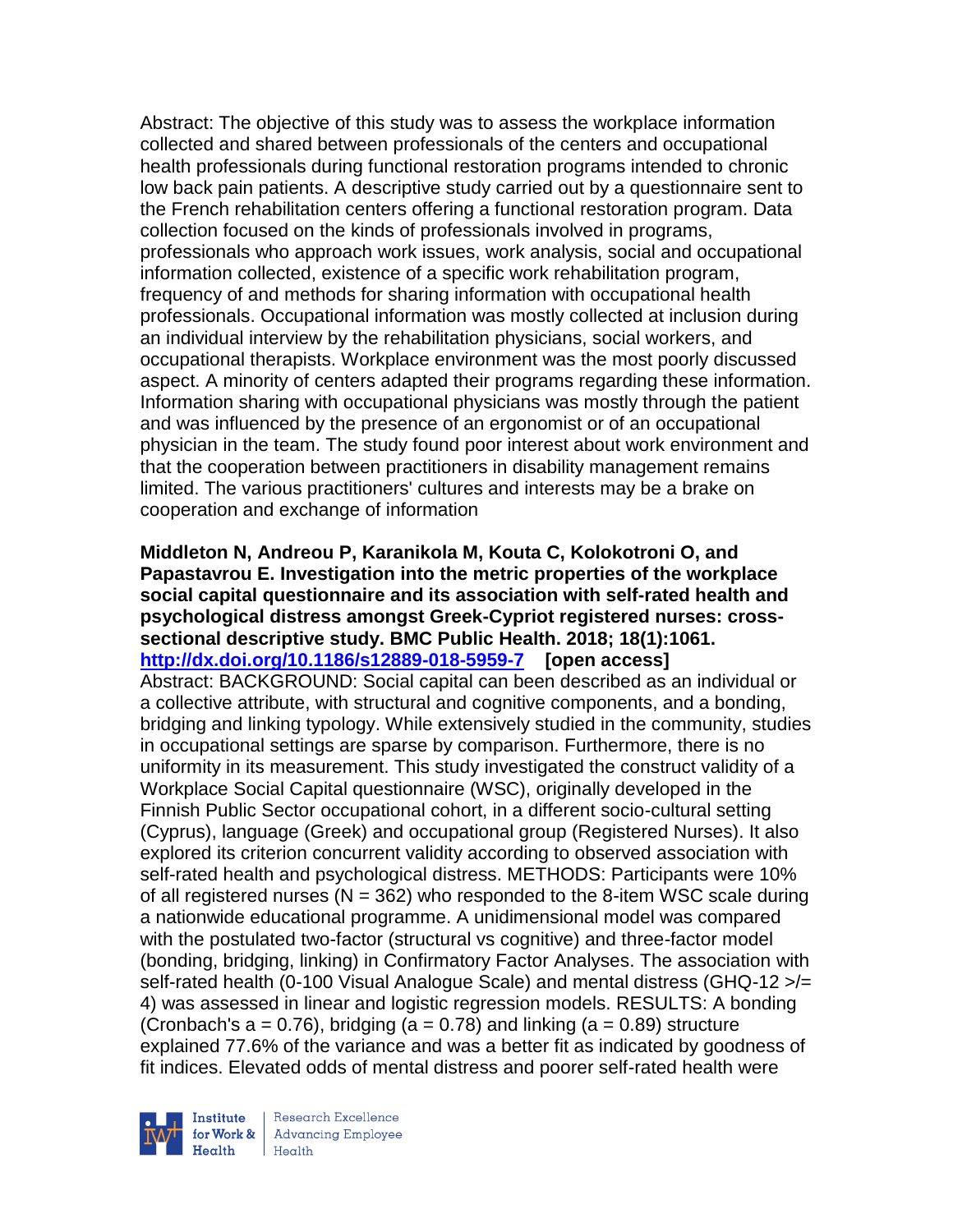observed among participants with the lowest levels of perceived workplace social capital. In adjusted models, associations appeared stronger with bonding social capital (adjOR of mental distress =  $2.71$  95% CI =  $1.08$ , 6.79) while those with the highest scores rated their health higher by 8.0 points on average (95%  $CI =$ 2.1, 13.8). Low linking social capital was also associated with poorer health but no consistent associations were observed with bridging. CONCLUSION: While associations appeared stronger with bonding and linking, this may reflect a weakness of the measure to fully capture bridging social capital. Even though, this aspect might need strengthening, the WSC showed good metric properties in a different setting, language and occupational group. Cross-national and cognitive validation studies are needed

### **Muschalla B and Jobges M. Prevalence and characteristics of work anxiety in medical rehabilitation patients: a cross-sectional observation study. Archives of Physical Medicine & Rehabilitation. 2018; 99(1):57-64. <http://dx.doi.org/10.1016/j.apmr.2017.06.017>**

Abstract: OBJECTIVE: To investigate frequency, type, and characteristics of work anxieties in patients with somatic illness. DESIGN: Cross-sectional observation study. SETTING: Neurology, orthopedic, and cardiology rehabilitation clinics. PARTICIPANTS: Patients (N=1610; age, 18-65y) with work anxieties. INTERVENTIONS: Not applicable. MAIN OUTCOME MEASURES: Patients who scored high on at least 2 of 9 items in the work-anxiety screening questionnaire and who reported impairment were investigated with a differential diagnostic interview on work anxieties and with the Mini-International Neuropsychiatric Interview on non-work-related common mental disorders. Patients also filled out a self-rating questionnaire on their subjective symptom load and sociodemographic data. RESULTS: Approximately 20% to 27% of the investigated inpatients in somatic rehabilitation (altogether n=393) received a work-anxiety diagnosis. Patients with orthopedic illness report highest work anxiety and have previous longest sick leave (20.6wk in the past 12mo). Patients with orthopedic illness suffer from work-related adjustment disorder with anxiety, social anxieties, and workplace phobias, whereas patients with cardiac illness are more often affected by hypochondriac anxieties. Anxieties of insufficiency and worrying occur equally in all indications. CONCLUSIONS: About a quarter of patients in somatic rehabilitation are in need of additional diagnostic attention owing to work anxieties. Differential diagnostic of work anxiety is needed for initiating adequate therapeutic action. Somatic rehabilitation physicians should be aware of work anxieties in their patients, especially in patients with orthopedic illness with previous long-term sick leave

**O'Donnell JA, Anderson JT, Haas AR, Percy R, Woods ST, Ahn UM, and Ahn NU. Preoperative opioid use is a predictor of poor return to work in workers' compensation patients after lumbar diskectomy. Spine. 2018; 43(8):594-602.** 

**<http://dx.doi.org/10.1097/BRS.0000000000002385>**



Institute Research Excellence<br>
for Work & Advancing Employee<br>
Health Health Health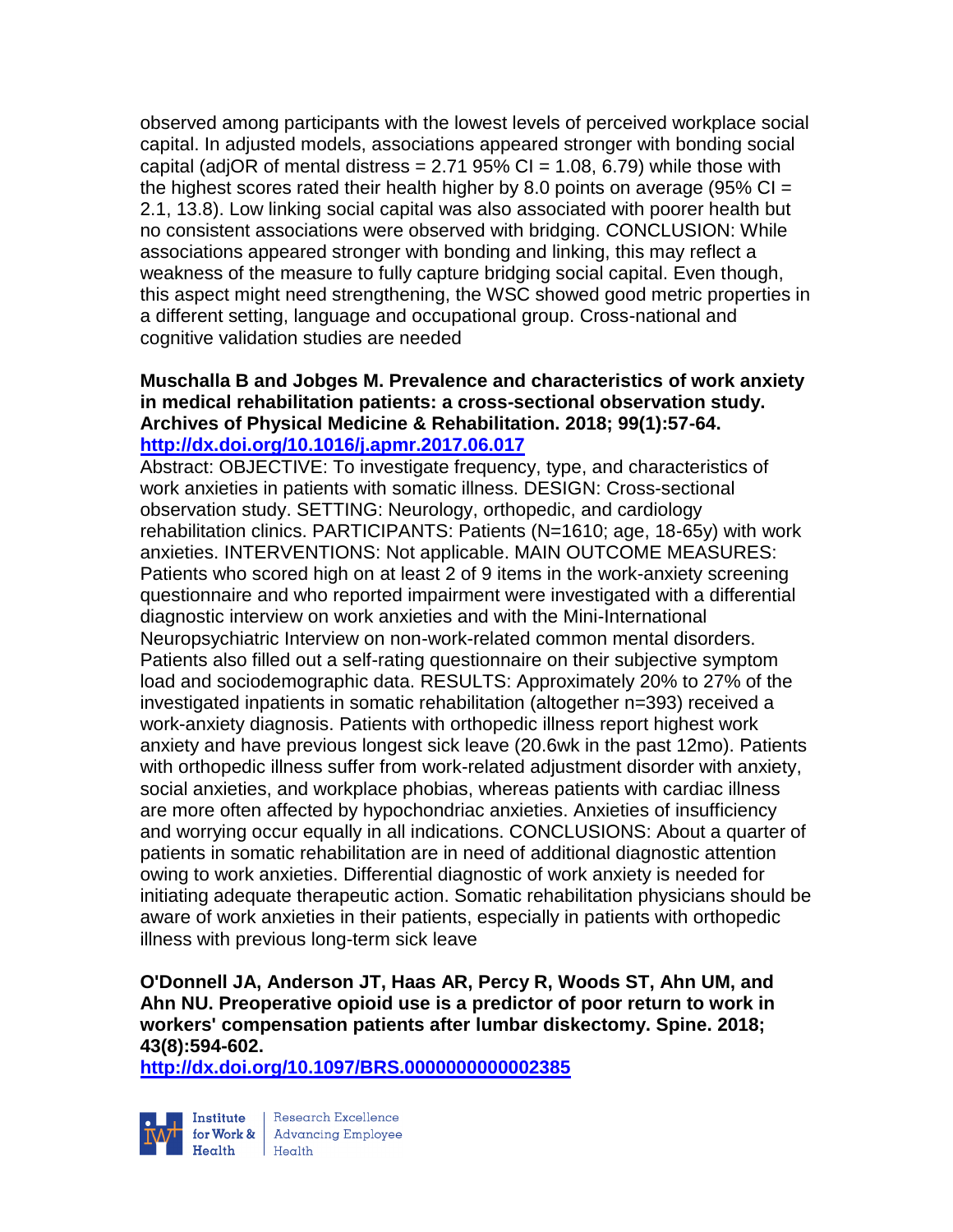Abstract: STUDY DESIGN: A retrospective cohort. OBJECTIVE: The aim of this study was to determine the impact of preoperative opioid use in workers' compensation (WC) patients undergoing lumbar diskectomy (LD). SUMMARY OF BACKGROUND DATA: The prevalence of back pain among opioid users approached 60%. Long-term opioid dependence in spine surgery patients is roughly 20%. Despite pervasive use, there is no evidence to support long-term opioid analgesic use for back pain. METHODS: Ten thousand five hundred ninety-two patients received compensation from the Ohio Bureau of Workers' Compensation for a lumbar disc herniation between 2005 and 2012. Patients with spine comorbidities, smoking history, or multilevel surgery were excluded. Preoperatively, 566 patients had no opioid use, 126 had short-term opioid use (STO), 315 had moderate opioid use (MTO), and 279 had long-term opioid use (LTO). The primary outcome was whether subjects returned to work (RTW). RESULTS: Seven hundred twelve (55.4%) patients met our RTW criteria. There was a significant difference in RTW rates among the no opioid (64.1%), MTO (52.7%), and LTO (36.9%) populations. Multivariate logistic regression analysis found several covariates to be independent negative predictors of RTW status: preoperative opioid use  $[*P* < 0.01$ ; odds ratio  $(OR) = 0.54$ ], time to surgery  $(P <$ 0.01; OR = 0.98 per month), legal representation (P < 0.01; OR = 0.57), and psychiatric comorbidity ( $P = 0.02$ ;  $OR = 0.36$ ). Patients in the LTO group had higher medical costs ( $P < 0.01$ ), rates of psychiatric comorbidity ( $P < 0.01$ ), incidence of failed back surgery syndrome (FBSS) (P < 0.01), and postoperative opioid use (P < 0.01) compared with the STO and no opioid groups. CONCLUSION: Preoperative opioid use was determined to be a negative predictor of RTW rates after LD in WC patients. In addition, long-term preoperative opioid use was associated with higher medical costs, psychiatric illness, FBSS, and postoperative opioid use. Even a short or moderate course of preoperative opioids was associated with worse outcomes compared with no use. For WC patients undergoing LD, judicious use of preoperative opioid analgesics may improve clinical outcomes and reduce the opioid burden. LEVEL OF EVIDENCE: 3

# **Commentary**

**Atlas SJ. Point of view: avoiding opioids in patients with workrelated lumbar disc herniation. Spine. 2018; 43(8):603-604. <http://dx.doi.org/10.1097/BRS.0000000000002434>**

**Pereira M, Comans T, Sjogaard G, Straker L, Melloh M, O'Leary S, Chen X, and Johnston V. The impact of workplace ergonomics and neck-specific exercise versus ergonomics and health promotion interventions on office worker productivity: a cluster-randomized trial. Scandinavian Journal of Work, Environment & Health. 2018; [Epub ahead of print].**

# **<http://dx.doi.org/10.5271/sjweh.3760>**

Abstract: Objectives Using an employer's perspective, this study aimed to compare the immediate and longer-term impact of workplace ergonomics and

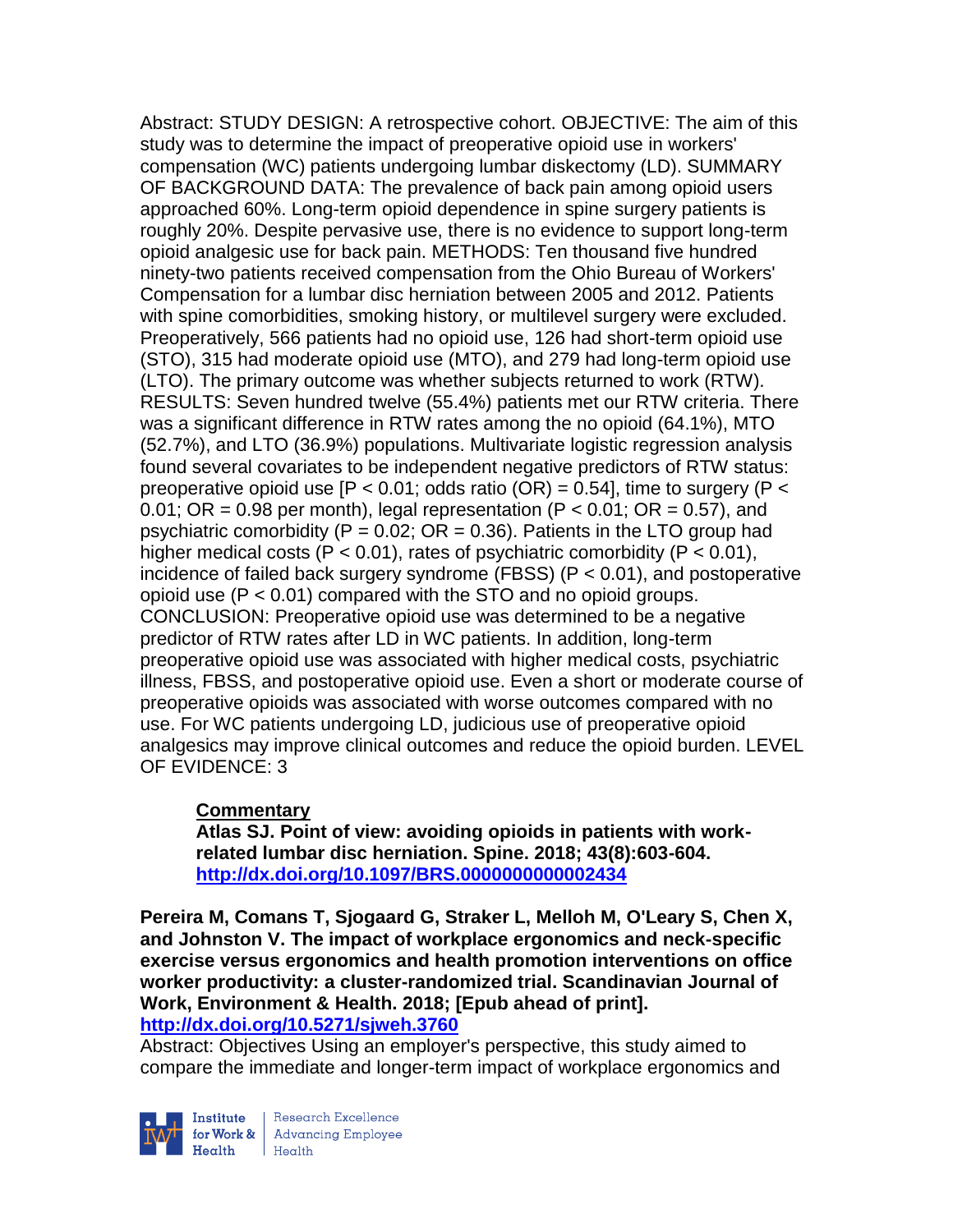neck-specific exercise versus ergonomics and health promotion information on health-related productivity among a general population of office workers and those with neck pain. Methods A prospective one-year cluster randomized trial was conducted. Participants received an individualized workstation ergonomics intervention, combined with 12 weeks of either workplace neck-specific exercises or health promotion information. Health-related productivity at baseline, postintervention and 12-months was measured with the Health and Work Performance Questionnaire. Intention-to-treat analysis was performed using multilevel mixed models. Results We recruited 763 office workers from 14 organizations and allocated them to 100 clusters. For the general population of office workers, monetized productivity loss at 12 months [AU\$1464 (standard deviation [SD] 1318) versus AU\$1563 (SD=1039); P=0.023]; and presenteeism at 12 months [2.0 (SD 1.2) versus 2.4 (SD 1.4); P=0.007] was lower in the exercise group compared to those in the health promotion information group. For office workers with neck pain, exercise participants had lower sickness absenteeism at 12 months compared to health promotion information participants [0.7 days (SD 1.0) versus 1.4 days (SD 3.1); P-=0.012], despite a short-term increase in sickness absenteeism post-intervention compared to baseline for the exercise group [1.2 days (SD 2.2) versus 0.6 days (SD 0.9); P<0.001]. Conclusion A workplace intervention combining ergonomics and neck-specific exercise offers possible benefits for sickness presenteeism and health-related productivity loss among a general population of office workers and sickness absenteeism for office workers with neck pain in the longer-term

## **Peters CE, Palmer AL, Telfer J, Ge CB, Hall AL, Davies HW, Pahwa M, and Demers PA. Priority setting for occupational cancer prevention. Safety and Health at Work. 2018; 9(2):133-139.**

### **<http://dx.doi.org/10.1016/j.shaw.2017.07.005>[open access]**

Abstract: Background: Selecting priority occupational carcinogens is important for cancer prevention efforts; however, standardized selection methods are not available. The objective of this paper was to describe the methods used by CAREX Canada in 2015 to establish priorities for preventing occupational cancer, with a focus on exposure estimation and descriptive profiles. Methods: Four criteria were used in an expert assessment process to guide carcinogen prioritization: (1) the likelihood of presence and/or use in Canadian workplaces; (2) toxicity of the substance (strength of evidence for carcinogenicity and other health effects); (3) feasibility of producing a carcinogen profile and/or an occupational estimate; and (4) special interest from the public/scientific community. Carcinogens were ranked as high, medium or low priority based on specific conditions regarding these criteria, and stakeholder input was incorporated. Priorities were set separately for the creation of new carcinogen profiles and for new occupational exposure estimates. Results: Overall, 246 agents were reviewed for inclusion in the occupational priorities list. For carcinogen profile generation, 103 were prioritized (11 high, 33 medium, and 59 low priority), and 36 carcinogens were deemed priorities for occupational



Research Excellence for Work & | Advancing Employee  $H_{\text{each}}$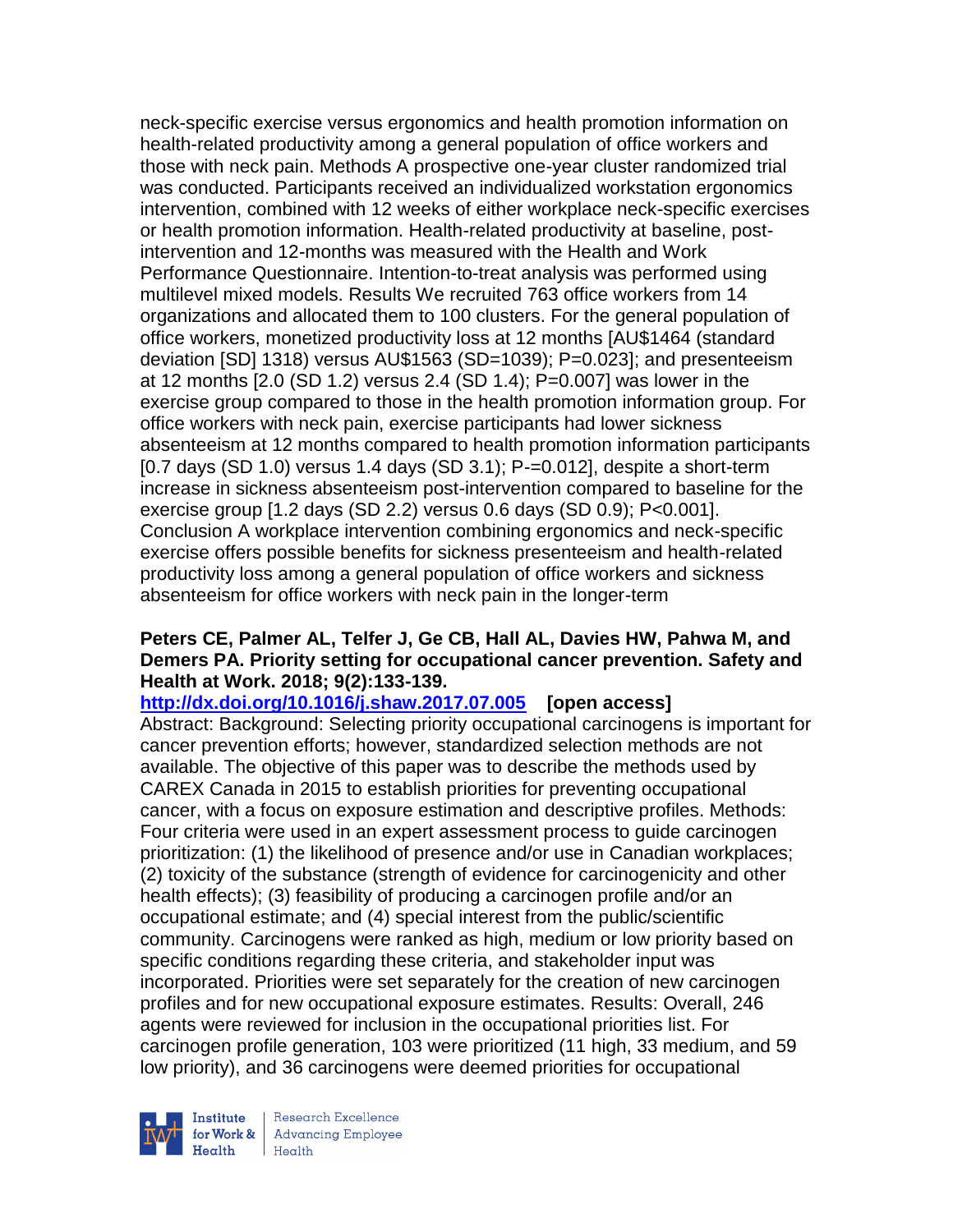exposure estimation (13 high, 17 medium, and 6 low priority). Conclusion: Prioritizing and ranking occupational carcinogens is required for a variety of purposes, including research, resource allocation at different jurisdictional levels, calculations of occupational cancer burden, and planning of CAREX-type projects in different countries. This paper outlines how this process was achieved in Canada; this may provide a model for other countries and jurisdictions as a part of occupational cancer prevention efforts

### **Rasmussen CDN, Holtermann A, and Jorgensen MB. Recall bias in low back pain among workers: effects of recall period and individual and workrelated factors. Spine. 2018; 43(12):E727-E733.**

**<http://dx.doi.org/10.1097/BRS.0000000000002457>[open access]** Abstract: STUDY DESIGN: A prospective cohort study. OBJECTIVE: The aim of the present study was first to compare monthly measurements of low back pain (LBP) with quarterly and yearly retrospective measurements of LBP, and second to investigate possible bias effects for recall bias of LBP. SUMMARY OF BACKGROUND DATA: LBP is a subjective experience often measured by a single rating of recalled pain over a certain time interval. However, retrospectively reported pain may be subject to recall bias. METHODS: The agreement between monthly measurements of LBP and quarterly and yearly retrospective measurements of LBP was evaluated by Spearman rank order correlation coefficients, intraclass correlation coefficients, and Bland-Altman plots. Bias effects for recall bias were investigated by a linear regression model. RESULTS: There were no statistical significant differences in mean values of monthly measurements of LBP compared with quarterly and yearly retrospective measurements of LBP on a group level. However, the Bland-Altman plots revealed that within individuals, the difference between monthly measurements of LBP and quarterly and yearly retrospective measurements of LBP was highly variable. For both quarterly and yearly recall, social support from colleagues and average LBP days were significantly associated with the recall bias. CONCLUSION: The agreement of pain recall among workers in the current study seems to be good on a group level, but both between and within individuals, the difference between monthly and quarterly and yearly retrospective measurements was quite high. Factors that impacted the recall bias were social support from colleagues and average LBP days over the recall period. LEVEL OF EVIDENCE: 3

**Shandra CL. Disability as inequality: social disparities, health disparities, and participation in daily activities. Social Forces. 2018; 97(1):157-192. <http://dx.doi.org/10.1093/sf/soy031>**

**Sun Y, Arning M, Bochmann F, Borger J, and Heitmann T. Development and validation of a practical instrument for injury prevention: the occupational safety and health monitoring and assessment tool (OSH-MAT). Safety and Health at Work. 2018; 9(2):140-143.** 



Research Excellence for Work & Advancing Employee<br>Health Health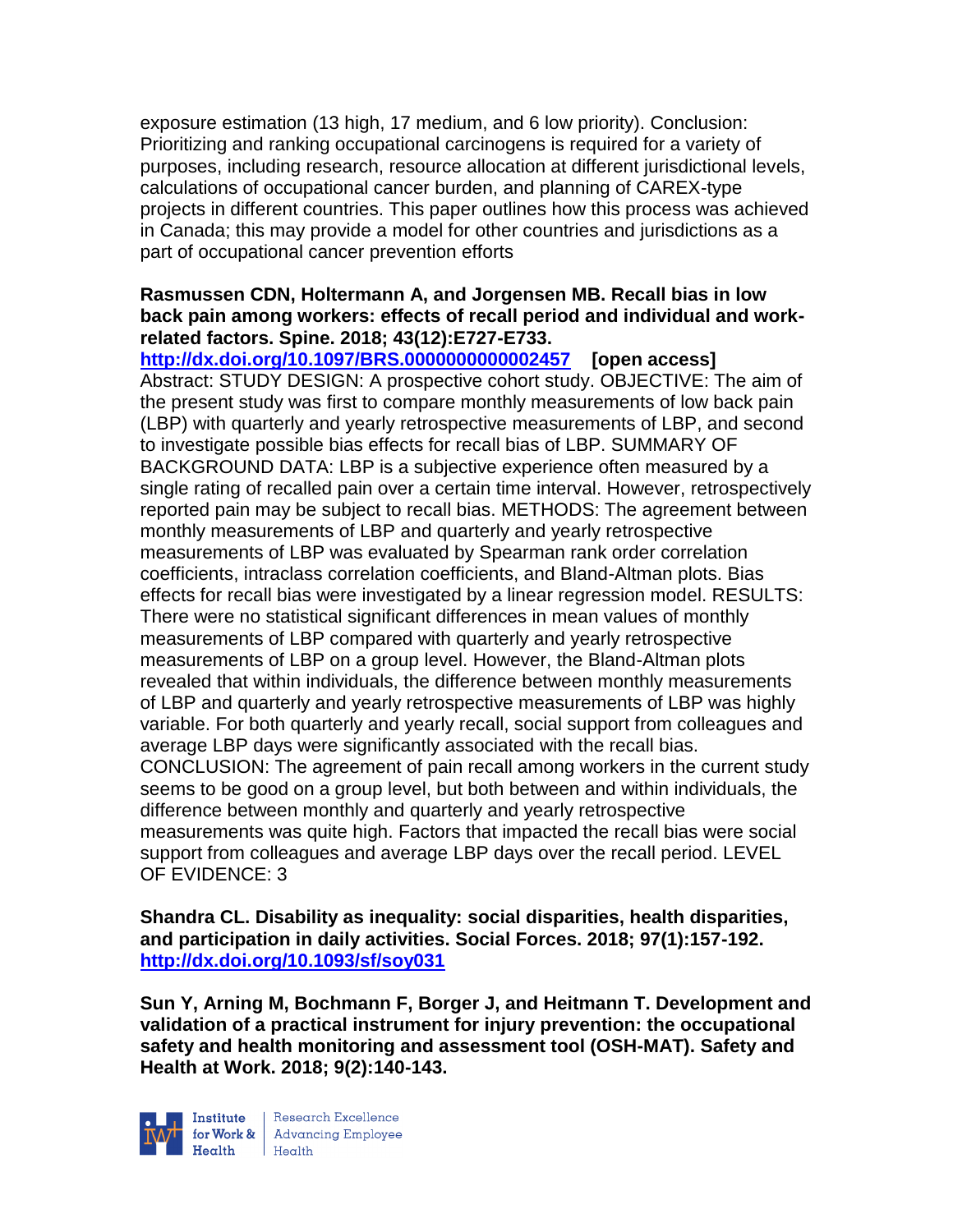# **<http://dx.doi.org/10.1016/j.shaw.2017.07.006>[open access]**

Abstract: Background: The Occupational Safety and Health Monitoring and Assessment Tool (OSH-MAT) is a practical instrument that is currently used in the German woodworking and metalworking industries to monitor safety conditions at workplaces. The 12-item scoring system has three subscales rating technical, organizational, and personnel-related conditions in a company. Each item has a rating value ranging from 1 to 9, with higher values indicating higher standard of safety conditions. Methods: The reliability of this instrument was evaluated in a cross-sectional survey among 128 companies and its validity among 30,514 companies. The inter-rater reliability of the instrument was examined independently and simultaneously by two well-trained safety engineers. Agreement between the double ratings was quantified by the intraclass correlation coefficient and absolute agreement of the rating values. The content validity of the OSH-MAT was evaluated by quantifying the association between OSH-MAT values and 5-year average injury rates by Poisson regression analysis adjusted for the size of the companies and industrial sectors. The construct validity of OSH-MAT was examined by principle component factor analysis. Results: Our analysis indicated good to very good inter-rater reliability (intraclass correlation coefficient  $= 0.64 - 0.74$ ) of OSH-MAT values with an absolute agreement of between 72% and 81%. Factor analysis identified three component subscales that met exactly the structure theory of this instrument. The Poisson regression analysis demonstrated a statistically significant exposure-response relationship between OSH-MAT values and the 5 year average injury rates. Conclusion: These analyses indicate that OSH-MAT is a valid and reliable instrument that can be used effectively to monitor safety conditions at workplaces

**Verbeek J. Could we have better occupational health guidelines, please? Scandinavian Journal of Work, Environment & Health. 2018; [Epub ahead of print].**

**<http://dx.doi.org/10.5271/sjweh.3764>**

**Wang IT, Lee SJ, Bezyak J, Tsai MW, Luo HJ, Wang JR, and Chien M. Factors associated with recommendations for assistive technology devices for persons with mobility limitations using workplace accommodation services. Rehabilitation Counseling Bulletin. 2018; 61(4):228-235. <http://dx.doi.org/10.1177/0034355217711865>**

## **Wels J. Are there health benefits of being unionized in late career? A longitudinal approach using HRS. American Journal of Industrial Medicine. 2018; [Epub ahead of print].**

# **<http://dx.doi.org/10.1002/ajim.22877>**

Abstract: OBJECTIVE: To assess whether unionization prevents deterioration in self-reported health and depressive symptoms in late career transitions. METHODS: Data come from the Health and Retirement Study ( $N = 6475$ ). The



Research Excellence Finantium Research Excellence<br>
Finantium Research Employee<br>
Realth Health